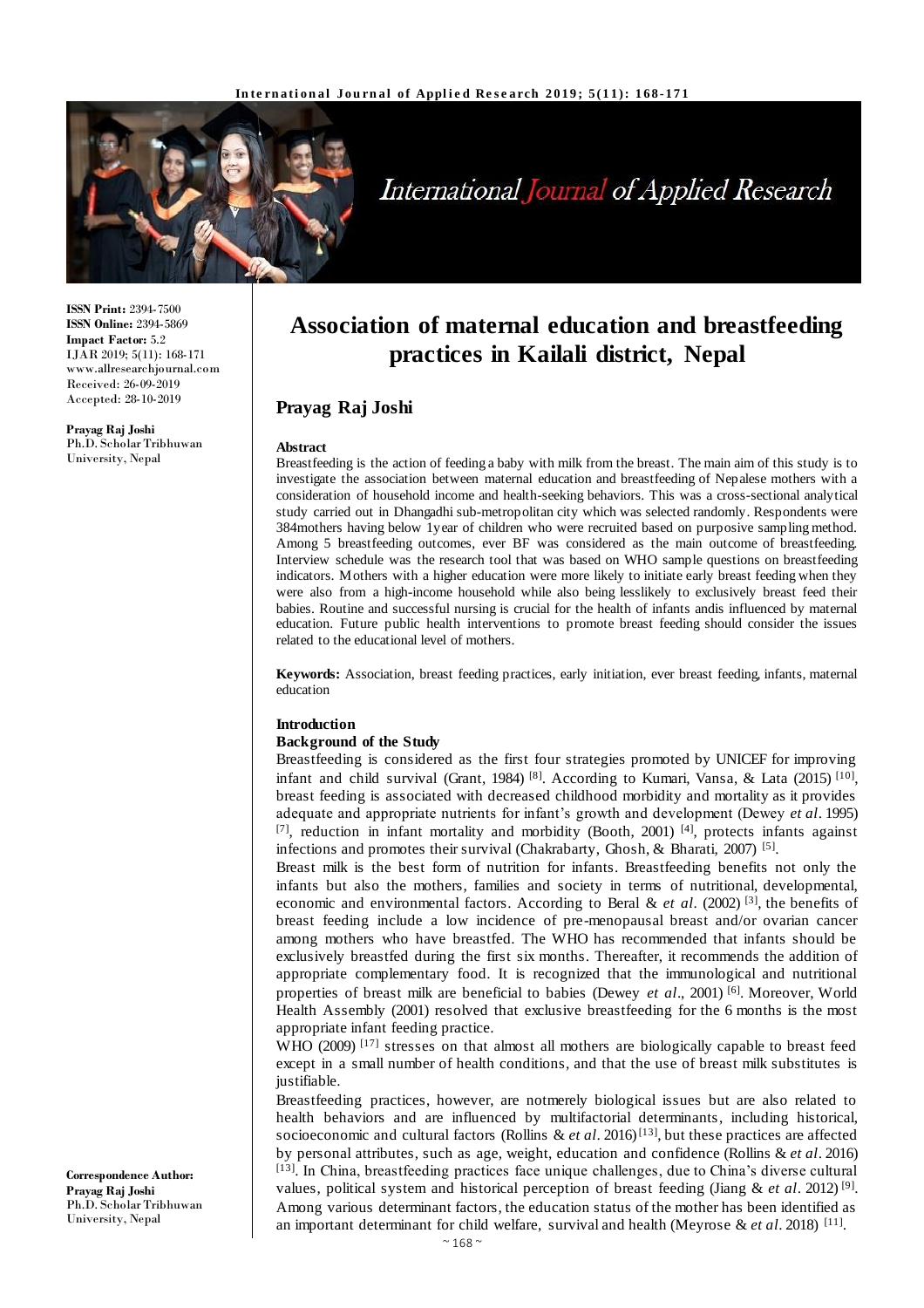#### International Journal of Applied Research [http://www.allresearchjournal.com](about:blank)

Maternal education and breastfeeding practices have been studied extensively and most of the previous literatures showed a positive association between maternal education and breastfeeding practices, but according to Mihrshahi & *et al.* (2010) [12] , the positive association may not be accurate in all contexts like, studies in Ethiopia and Bangladesh observed a negative association between breast feeding and maternal education (Alemayehu, Haidar & Habte, 2009) [2] . Breast feeding has become much more common in the last few years because of numerous interventions by international organizations in the field of infant nutrition (WHO, 1998), but the breastfeeding rates remain below optimal levels recommended by the WHO in many countries (Victora & *et al.*, 2016)<sup>[15]</sup>. Thus this study aims at to investigate the association between maternal education and breast feeding, taking into account household income and health-seeking behaviors. The findings of this study contribute to the growing body of evidence on the social determinants of breast feeding and have the potential to provide evidence for related interventions and policies.

#### **Research Question**

How is the association of mothers' education and breastfeeding practices among infants living in Kailali district?

#### **Research Hypothesis**

There is a relation between mothers' education and breastfeeding practice.

#### **Problem Statement**

A review of the literature revealed that limited information is available on association of mother's education and breastfeeding practice. This general idea suggests me that only basic information is available on mothers and breast feeding. To make change and contribute in this field it requires more information. Therefore, it is academically

significant to conduct a qualitative research study.

#### **Significance of the Study**

Like other research this research is also beneficial to various concerned people. For e.g. Health educators may use the results of the study to develop education programs, and to increase awareness of female towards breastfeeding. Community health educators may use data from this study to modify reproductive health programs to facilitate the needs of the women's population. Health education specialists may have access to data that can be used to develop teaching programs that are client-centered and focused on the relevant needs of the women. The data from the study can be shared with the local and state departments of health, local health facilities, and local community groups. The health departments and community groups may use the data to initiate a conversation on female's view on breastfeeding. So this study is significant for research.

#### **Methodology**

A quantitative methodological approach was adopted to conduct the study. This study was a cross sectional analytical study carried out in June and July, 2019. Dhangadhi Sub-metropolitan city of Kailali district was chosen using convenience sampling method as it is the resident area too of this researcher. As a research tool, an interview schedule was used to collect data. Number of respondents was384 mothers having below 1 year children and they were calculated by applying Solvin, 1960 formula using simple random sampling method. An interview schedule was prepared based on association of mother's education and breastfeeding practice since most of them were illiterate. Oral consent was taken from respondents and assent from keen member of family as an ethical consideration. After piloting tool in 10 % of total respondents for validation, tool was applied after correcting some lapses for final data collection. Descriptive and analytical statistical techniques were employed to analyze the data and prepare the findings. SPSS software was used to conduct appropriate analyses.

# **Results**

| <b>Demographic Description of the Respondents</b> |                 | Count    | Percent % |
|---------------------------------------------------|-----------------|----------|-----------|
| Ethnicity (Nom)                                   | Brahmin/Chhetri | 110      | 28.64%    |
|                                                   | Dalit           | 50       | 13.02%    |
|                                                   | Ethnic          | 206      | 53.64%    |
|                                                   | Others          | 18       | 4.68%     |
| Religion(Nom)                                     | Hindu           | 283      | 73.69%    |
|                                                   | <b>Buddhist</b> | 38       | 9.89%     |
|                                                   | Christian       | 54       | 14.06%    |
|                                                   | Muslim          | $\Omega$ | $0.0\%$   |
|                                                   | Others          | 9        | 2.34%     |
| Size of Family                                    | Below 6         | 288      | 75%       |
|                                                   | More than 6     | 96       | 25%       |
| Mother's earning status                           | Earning         | 139      | 36.19%    |
|                                                   | No earning      | 245      | 63.80%    |
| Age of Mothers                                    | Below 20 years  | 114      | 29.68%    |
|                                                   | $21-34$ years   | 145      | 37.76%    |
|                                                   | Above 35 years  | 25       | 6.51%     |
| Wealth Rank                                       | Higher          | 111      | 28.90%    |
|                                                   | Lower           | 173      | 45.05%    |
| No. of Children in Family                         | Up to $2$       | 104      | 27.08%    |
|                                                   | Above 2         | 280      | 72.91%    |

**Table 1:** Demographic Description of the Respondent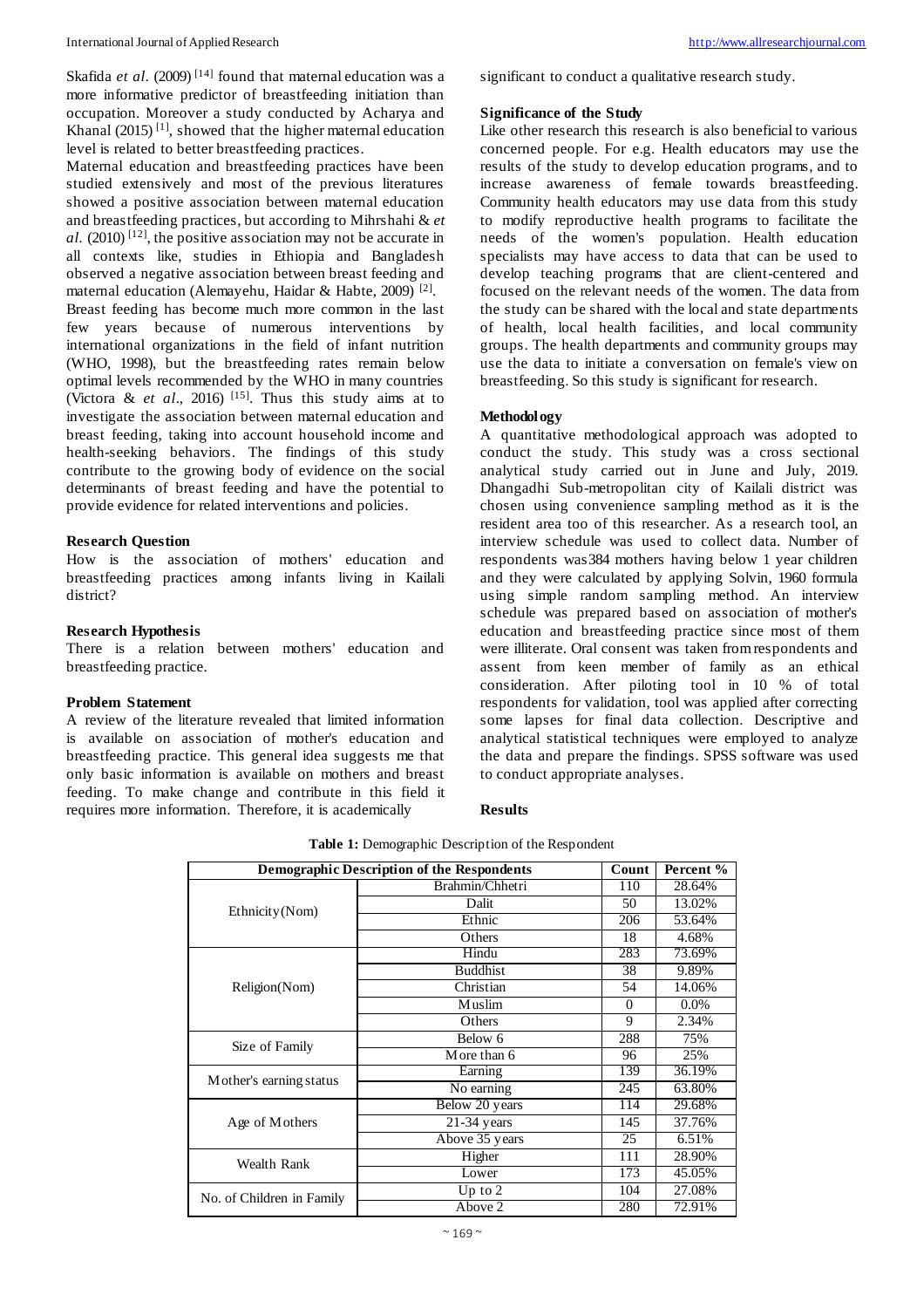| Type of Family             | Joint                                  | 302 | 78.64% |
|----------------------------|----------------------------------------|-----|--------|
|                            | Nuclear                                |     | 21.35% |
| Education Status of mother | Uneducated (who cannot read and write) | 248 | 64.58% |
|                            | Educated (who can read and write)      | 136 | 35.41% |

Table 1 shows the demographic characteristics of the respondents. Among 384 respondents, most of the respondents (73.69%) were from Hindu and rest of them was belonged to other religions. In the same way, Ethnic groups were 53.64%, Brahmin/ Chhetri were 28.64%, Similarly, most of the mothers, 64.58% were uneducated and rest of the mothers were educated, while 78.64% were from nuclear and 21.35% were from joint family. Andit can be concluded that Hindu religion and Chhetri caste have the

dominant role in the community. In the same way, this table shows the mothers' earning status. Among 384 mothers, 36.19% mothers engaging in earning activities while 63.80% were not engaging any activities. It shows that there are not sources of income in concerned community. This table shows that most of the mothers were the age range of 21-34 years and most of the mothers had more than 2 children and most of the mothers had the larger family size.

| <b>Description</b>                                 | <b>Education Status of Mothers</b> |         |                   |         |
|----------------------------------------------------|------------------------------------|---------|-------------------|---------|
|                                                    | Educated                           | Percent | <b>Uneducated</b> | Percent |
| Baby ever breast feed                              | 310                                | 80.72%  | 74                | 19.27%  |
| Breastfeeding initiated within an hour of delivery | 290                                | 75.52%  | 94                | 24.47%  |
| Practiced exclusive breastfeeding at all           | 285                                | 74.21%  | 99                | 25.78%  |
| Practiced exclusive breastfeeding for 6 months     | 275                                | 71.61%  | 109               | 28.38%  |

**Table 2:** Breastfeeding practices of the mothers in the study

Table 2 shows the description of mothers' education and breastfeeding practices. Total 4 questions regarding breastfeeding practice were asked to educated and uneducated mothers equally. According to their responses, we can say that educated mothers had the good breastfeeding practices as compare to others.

#### **Association between Mother's Education and Breastfeeding Practice**

With the help of bivariate analysis (Chi Square Test), it can be said that there is a statistically significant association between mother's education and breastfeeding practice. My research hypothesis was accepted as I hypothesized that "there is a relationship between mother's education and breastfeeding practice". It means that literate mothers hadearly initiated breastfeeding within an hour of delivery as compare to other mothers. Similarly, this study showed that they had practiced exclusive breastfeeding for 6 months too.

# **Discussion**

Breast Feeding is the first fundamental right of the child. The initiation of breast feeding and the timely introduction of adequate safe and appropriate complementary foods in conjunction with continued breast feeding are of prime importance for the growth, development, health and nutrition of infants and children everywhere. However, there are many cultural practices associated with infant feeding of which certain undesirable practices need to be discouraged. Among four breastfeeding variables, including early initiation of breast feeding (EIB), exclusive breast feeding (EBF) under 6 months, predominant breast feeding (PBF) under 6 months and children ever breast fed (ever BF), only ever BF was taken for this study and ever BF was defined according to WHO indicators. The prevalence of ever BF was defined as the proportion of children who were ever BF among all children aged 0–12 months. Furthermore, to explore mothers' Current Breastfeeding (CBF) situation, the present study also implemented an indicator of CBF prevalence, defined as any breast feeding in the last 24 hours of children less than 12 months of age.Maternal

education was the primary variable in the study which was classified into two categories: literate (who can write their names) and illiterate (cannot write their names) and it represents the formal education gained through schooling and it may not reflect the actual health literacy of the mothers. This study aimed to investigate the association between mothers' education and breastfeeding practices in Dhangadhi Sub-metropolitan city Nepal by investigating whether the mothers' education has an impact on breastfeeding practices. Many descriptive results show that uneducated mothers do not have the knowledge about breastfeeding in Nepal, thus indicating an unmet need to be addressed by breastfeeding education.

Bivariate analysis shows that variables such asmothers' education, religion, number of children in family, wealth status are important variables in explaining breastfeeding practice. Among them, only two major variables namely; mothers' education and breastfeeding practices were analyzed in this study. As do many other studies, this study also shows that literate mothers have the proper knowledge about breastfeeding. It could be that educated mothers are more capable of accessing available health facilities with profound effects on child care.

# **Conclusion**

A positive association between maternal education and the Ever BF were observed in this study, with the consideration of health-seeking behavior and household income. Routine and successful breast feeding, as per the American Academy of Paediatrics recommendation, is crucial for the health of the infant and is primarily influenced by social factors. This study underscores the influence of maternal education on breastfeeding practices. Findings from this study contribute to the growing body of research on the social determinants of breast feeding.

This study suggests that extensive public health interventions on breastfeeding promotion in Nepal should target mothers with lower level of education, especially among those with medium incomes. Appropriate supportive policies and program for this group of mothers, including enforcing full-term maternal leave and building a mother